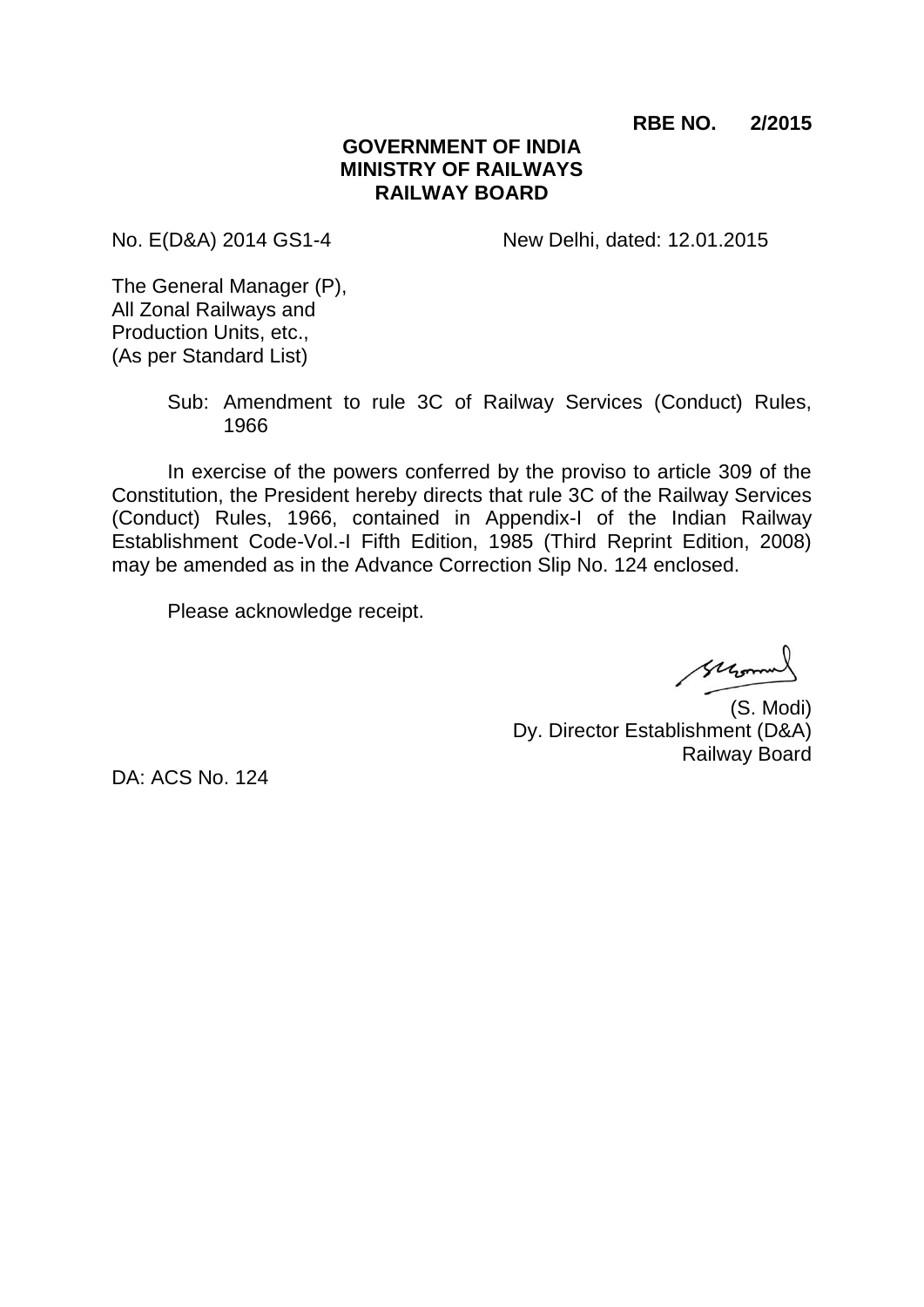# **INDIAN RAILWAY ESTABLISHMENT CODE – VOL.I (FIFTH EDITION 1985 THIRD REPRINT EDITION, 2008)**

## **Appendix-I- Railway Services (Conduct) Rules, 1966**

# **Advance Correction Slip No. 124**

In the Railway Services (Conduct) Rules, 1966, for Rule 3 C the following rule shall be substituted namely:-

## "**3 C. Prohibition of sexual harassment of working women** -

- (1) No Railway servant shall indulge in any act of sexual harassment of any woman at any work place.
- (2) Every Railway servant who is incharge of a work place shall take appropriate steps to prevent sexual harassment to any woman at the work place.

Explanation. – (I) For the purpose of this rule,-

- (a) "sexual harassment" includes any one or more of the following acts or behaviour (whether directly or by implication) namely :-
	- (i) Physical contact and advances; or
	- (ii) a demand or request for sexual favours; or
	- (iii) making sexually coloured remarks; or
	- (iv) showing pornography; or
	- (v) any other unwelcome physical, verbal, non-verbal conduct of a sexual nature.
- (b) the following circumstances, among other circumstances, if it occurs or is present in relation to or connected with any act or behaviour of sexual harassment may amount to sexual harassment :-
	- (i) implied or explicit promise of preferential treatment in employment; or
	- (ii) implied or explicit threat of detrimental treatment in employment; or
	- (iii) implied or explicit threat about her present or future employment status; or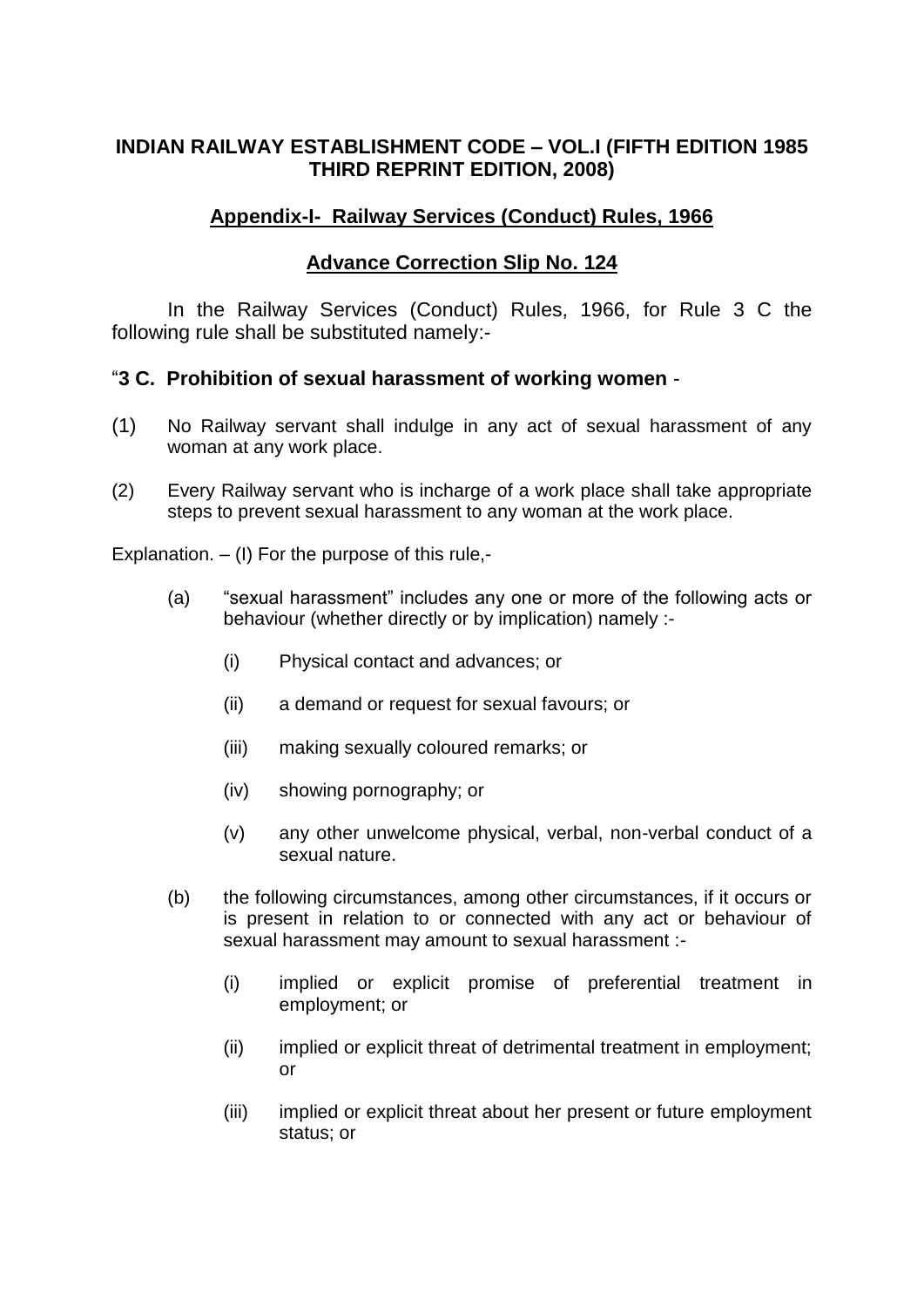- (iv) interference with her work or creating an intimidating or offensive or hostile work environment for her; or
- (v) humiliating treatment likely to affect her health or safety.
- (c) "workplace" includes,-
	- (i) any department, organisation, undertaking, establishment, enterprise, institution, office, branch or unit which is established, owned, controlled or wholly or substantially financed by funds provided directly or indirectly by the Central Government;
	- (ii) hospitals or nursing homes;
	- (iii) any sports institute, stadium, sports complex or competition or games venue, whether residential or not used for training, sports or other activities relating thereto;
	- (iv) any place visited by the employee arising out of or during the course of employment including transportation provided by the employer for undertaking such journey;
	- (v) a dwelling place or a house."

(Authority – Railway Board's letter No. E(D&A) 2014 GS1-4 dated 12.01.2015)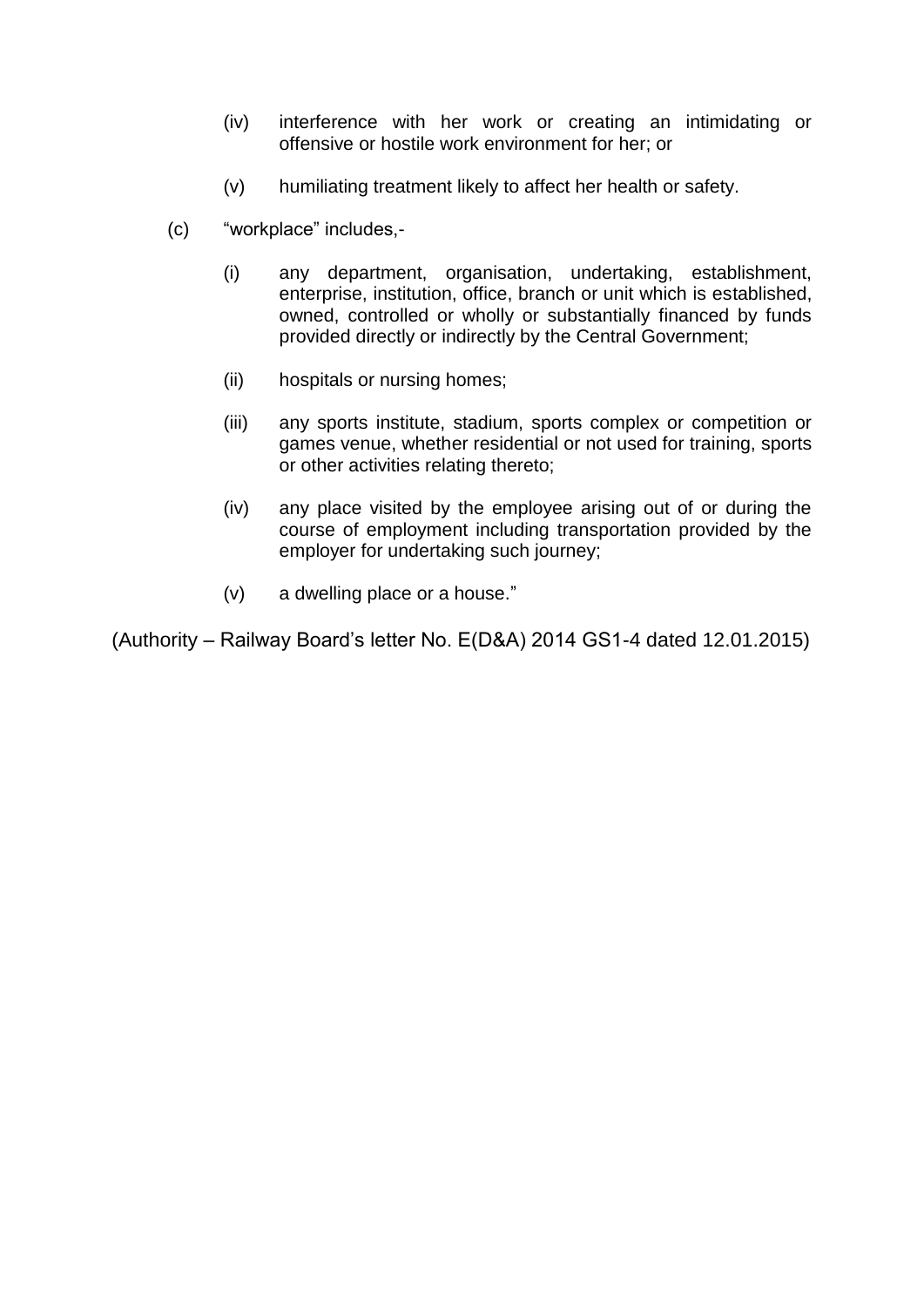**आरबीई सं. 2/2015**

**भारत सरकार रेल मंत्रालय रेलवे बोर्ड**

**सं.ई(र्ीएंर्ए)/2014/जीएस 1-4 नई दिल ली2, दिनांक 12.01.2015**

**महाप्रबंधक (कार्मडक) सभी भारतीय रेलें और उत पािन ाकाायां आदि (मानक सूची के अनुसार)**

**ववषय:- रेल सेवा (आचरण) ननयम, 1966 के ननयम 3 ग में संशोधन.**

संविधान के अनुच्छेद 309 के परंतुक द्वारा प्रदत्त शक्तियों का प्रयोग करते हुए राष्ट्रपति एतद्दवारा निर्देश देते हैं कि भारतीय रेल स्थापना संहिता-जिल्द I, पांचवा संस्करण, 1985 (तृतीय पुनर्मुद्रण संस्करण, 2008) के परिशिष्ट- । में अंतर्विष्ट रेल सेवा (आचरण) नियम, 1966 के नियम 3 ग को संलग्न अग्रिम शुद्धि पर्ची सं. 124 के अनुसार संशोधित किया जाए.

**\*\*\*\*\*\*\***

कृपया पावती दें.

 $z$ tato a  $z$ (एस. मोदी) उपनिदेशक स्थापना (अन्. एवं अपील) रेलवे बोर्ड.

संलग्नक: अग्रिम शुद्धि पर्ची सं. 124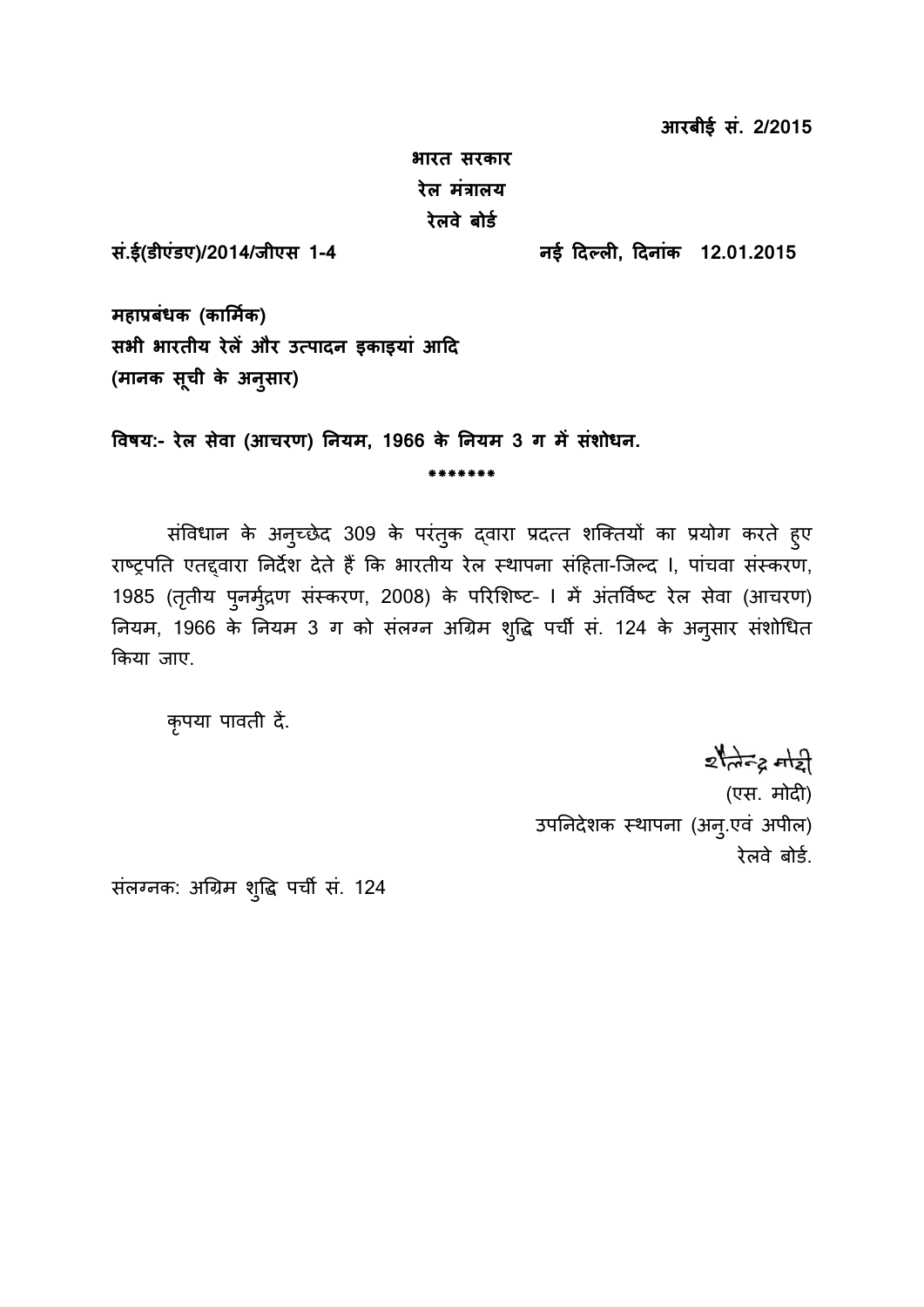# **भारतीय रेल स् ाापना संदहता-जजल ि-I(पांचवा संस् करण, 1985 ततृ ीय पुनमुद्रड ण संस्करण, 2008)**

### **पररर्शष् न– I रेल सेवा (आचरण) ननयम, 1966**

## **अग्रिम शुवि पची सं. 124**

रेल सेवा (आचरण) नियम, 1966, में नियम 3 ग के लिए निम्नलिखित को प्रतिस्थापित किया जाए अर्थात् :-

### **''3-ग- कामकाजी मदहलाओं के लैंग्रगेक उत पीड़न न पर प्रनतबंध-**

(1) कोई भी रेल सेवक किसी भी कार्यस्थल पर किसी भी महिला के लैंगिक उत्पीड़न संबंधी किसी कार्य में लिप्त नहीं होगा.

(2) प्रत्येक रेल सेवक, जो कार्यस्थल का प्रभारी है, अपने कार्यस्थल पर किसी भी महिला का लैंगिक उत्पीड़न रोकने के लिए सम्चित कदम उठाएगा.

स्पष्टीकरण-(1) इस नियम के प्रयोजनार्थ:-

- (क) "लैंगिक उत्पीड़न" के अंतर्गत निम्नलिखित में से कोई एक या अधिक निंदनीय कार्य या व्यवहार (चाहे प्रत्यक्ष रूप से या तात्पर्यित) सम्मिलित है; अर्थात्-
	- (i) शारीरिक संपर्क और फायदा उठाना; या
	- (ii) लैंगिक पक्षपात की मांग या अनुरोध करना; या
	- (iii) लैंगिक अर्थ वाली टिप्पणियां करना; या
	- (iv) अश्लील साहित्य दिखाना; या
	- (v) लैंगिक प्रकृति का कोई अन्य निंदनीय शारीरिक, शाब्दिक, गैर-शाब्दिक आचरण करना.
- (ख) अन्य परिस्थितियों के साथ ही निम्नलिखित परिस्थितियों को, यदि लैंगिक उत्पीड़न के किसी कार्य या आचरण के संबंध में उत्पन्न होती हैं या विदयमान है, या उससे संबंधित है, लैंगिक उत्पीड़न माना जा सकेगा:-